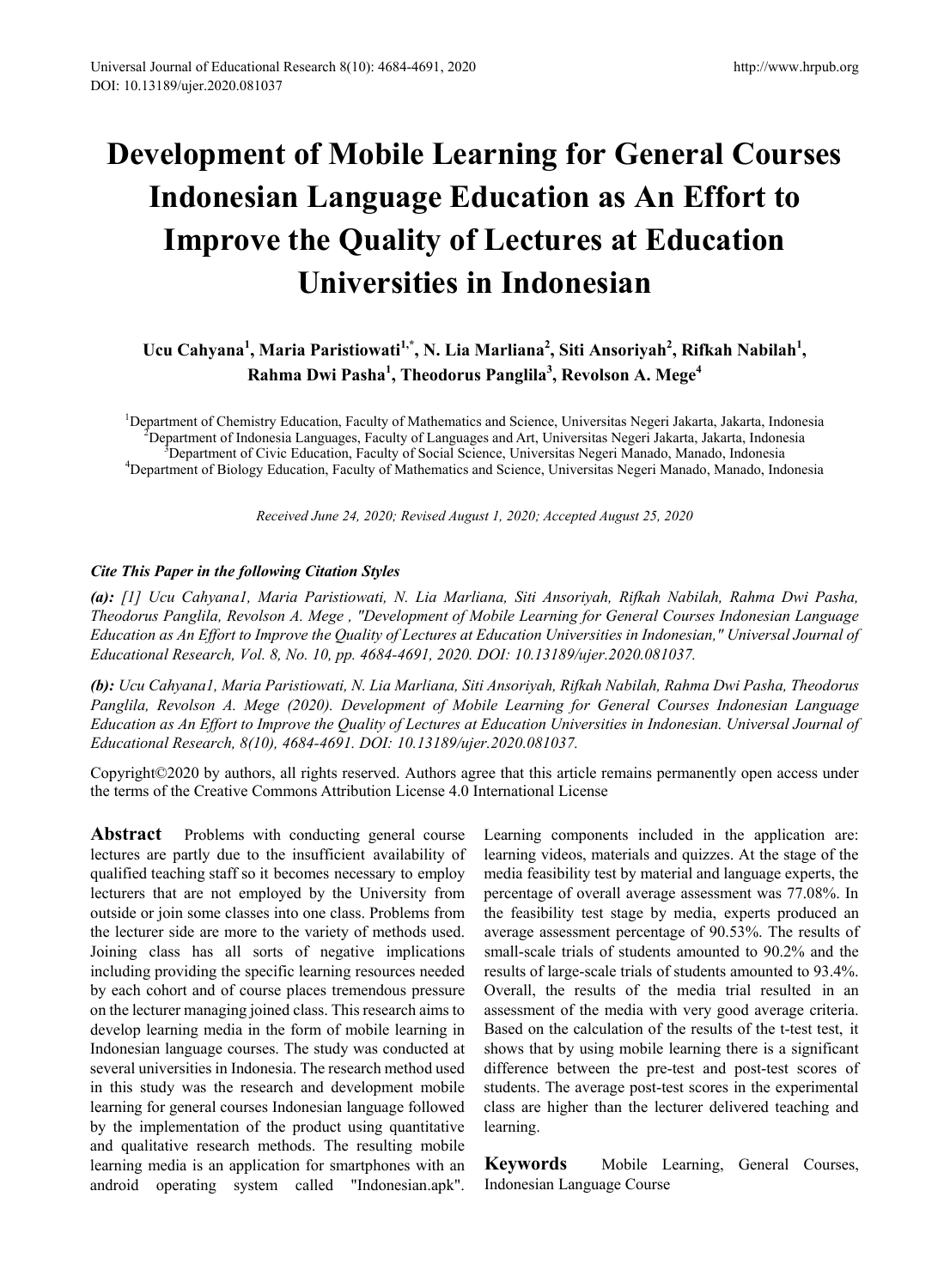## **1. Introduction**

The Indonesian Higher Education curriculum includes several subjects, there are: religion, Pancasila, citizenship, and Indonesian. These four courses are grouped as general courses with the distribution of credits as follows: religion 3 credits, Pancasila 2 credits, citizenship 2 credits and Indonesian language 2 credits. This general course it is compulsory to study all four components and achieve at least a pass standard in each component by all students in all tertiary institutions in Indonesia, including education universities in Indonesia.

Some problems in organizing general courses lectures in Indonesia include the availability of suitable specialist academic staff it becomes necessary to employ lecturers that are not employed by the University from outside or join some classes into one class with more than eighty students per class. Problems from the lecturer side are more to the variety of methods used. These conditions resulted in less optimal learning processes and student learning outcomes in general courses. Abdullah said that in the context of education in Indonesia, Islamic education in higher education is not new [1]. This situation encourages academics to consider alternatives in education innovation and transformation, both in terms of material and methodology of study.

There are several components that need to be developed in Indonesian language learning courses that are part of general courses, namely learning methods, sources and learning materials that are still limited to the use of books, as well as assessments that are oriented towards results assessment. These conditions resulted in less optimal learning processes and student learning outcomes in general courses. One of the learning resources that can be used by lecturers is learning media. Learning media are used to channel messages that can stimulate the mind, attention and willingness of students to learn [5].

Interesting learning design that used mobile learning is very important to do in the current situation. The development of mobile learning that can be accessed by students with rich material that will enrich general courses learning is interesting. Learning media using mobile phones is one type of mobile learning media [12]. Mobile learning allows students to learn and develop digital skills in addition to being able to overcome the shortage of general courses lecturers. Mobile learning makes the learning process fun and is in accordance with the character of the times and makes technology synergize with the spirit of education as a learning process that is not only in the lecture hall [9]. Apart from that, mobile learning media can minimize learning difficulties in study because the material in mobile learning is concise, easy to understand, and flexible (does not have to carry books) which makes students' enthusiasm to learn high so students can do

learning well [4]. Learning by using mobile learning makes it easy for students to learn at any time and utilize their free time with learning activities [17]. Mobile learning can be used by students as the latest technology in the independent learning process. Mobile technology includes media information in the form of text, audio, video, images, graphics and communication media for interaction between various members [2]. So the mobile learning application can contain subject matter, learning videos, and question quizzes that are developed in accordance with the curriculum.

This research is a higher education research consortium scheme that refers to the national research master plan in the areas of social focus, humanities, arts and culture, and education, namely on the topic of educational technology development. This research is also in accordance with research topics at the research consortium in social, humanities, arts and culture, and education, namely: "Development of Diversity-Based Digital Media, Local Wisdom to Build Nation Integration". This research can contribute policy concepts to the ministry of research, technology and higher education in an effort to improve the quality of general courses learning, through the development of appropriate mobile learning media.

### **2. Method**

This study aims to produce mobile learning for general courses consisting of Indonesian language courses. The resulting product was tested for eligibility by experts from several education universities in Indonesia, and limited trials in several education universities in Indonesia. The research was conducted in several stages. Research and development (R&D) refers to research developed by Borg and Gall with using a structured process with the following phases:



**Figure 1.** Development of general courses mobile learning media and limited trials

Data collection techniques in this study use a questionnaire to validation media mobile learning by expert and students.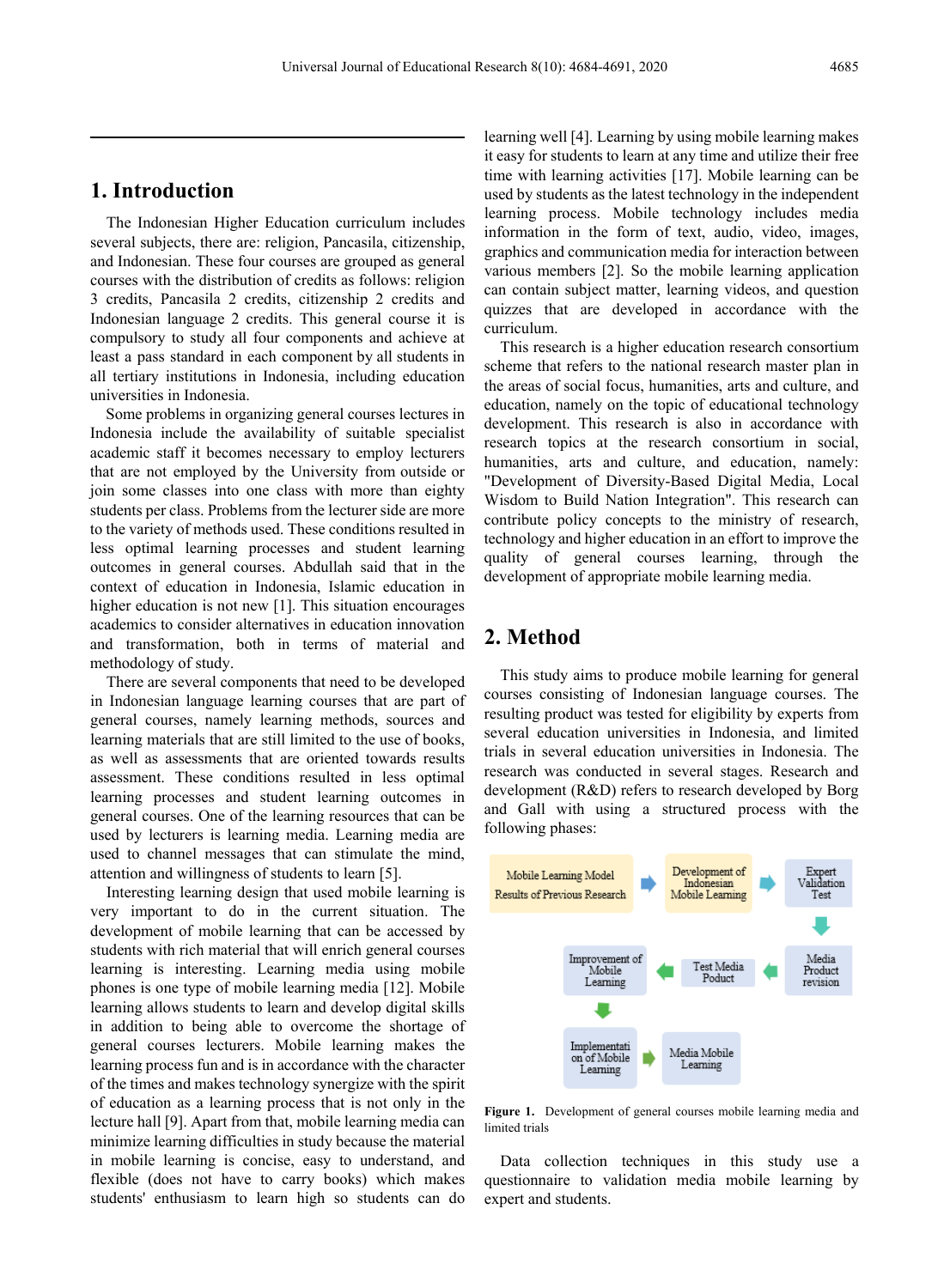Questionnaire data are then processed and analyzed to be used as a reference in developing mobile learning products. The rating scale used in the questionnaire is the Likert scale.

**Table 1.** Likert Scale assessment

| Answer            | <b>Score Weights</b> |
|-------------------|----------------------|
| Strongly agree    |                      |
| Agree             |                      |
| Disagree          |                      |
| Strongly disagree |                      |

To calculate the percentage of Likert scale, the percentage of product eligibility formula is used. Percentage results are categorized according to criteria using a rating scale. Product criteria based on the results of research developed are feasible to use if the interpretation  $is > 60\%$ .

**Table 2.** Quality Criteria with Rating Scale

| <b>Assessment Level</b> | <b>Information</b> |
|-------------------------|--------------------|
| Figures $0 - 20\%$      | Very less          |
| Figures $21 - 40\%$     | Less               |
| Figures $41 - 60\%$     | Good enough        |
| Figures $61 - 8-%$      | Good               |
| Figures $81 - 100\%$    | Very good          |

The reliability tests intra-class coefficients to assess the reliability between two or more observers by using a ratio between variances between groups. The statistical test to calculate reliability in this study uses the Hoyt test [6]. The data obtained are categorized in the reliability criteria as follows:

|  | <b>Table 3.</b> Reliability Category |  |
|--|--------------------------------------|--|
|--|--------------------------------------|--|

| <b>Reliability Value</b> | <b>Information</b> |  |
|--------------------------|--------------------|--|
| $0.0 - 0.20$             | Poor               |  |
| $0.21 - 0.40$            | Less than moderate |  |
| $0.41 - 0.60$            | Medium             |  |
| $0.61 - 0.80$            | Good               |  |
| $0.81 - 1.00$            | Very good          |  |

In addition, other research instruments used are pre-test and post-test to find out the improvement of student learning outcomes and effectiveness media. The effectiveness test uses quantitative research methods by t-test. During the course of the research, the covid-19 pandemic was taking place, so the research data collection technique was carried out online. Data collection techniques used are quantitative descriptive statistical data in accordance with predetermined indicators by giving a predetermined score weighting.

### **3. Results and Discussion**

#### **3.1. Results of Requirement Analysis by Students**

The need of analysis phase for students is carried out by distributing questionnaires to 32 students of Jakarta State University. The selection of samples as respondents is based on students who have taken general courses in Indonesian. Based on the results of the needs analysis data, 72% of students stated that in studying Indonesian language courses students had constraints namely the material presented was less interesting and 81% of students stated there were not many media that helped to study. The most widely used learning resources by students so far are internet, e-book, e-journal etc. This is one of the factors in the lack of information obtained by the participants because the learning resources and learning media used are not accurate. To overcome the obstacles in learning Indonesian language material, 66% of students agree using learning videos, 72% of students agree to use smartphones as learning resources and 50% of agree to increase reading books.

In addition, observations show that all students own and use gadgets in their daily activities. The presence of gadgets among students can be positive if used properly in the learning process, one of them by using it as a tool to support learning resources. Based on this condition, the researcher connects the gadget that students have with the learning resources needed to help students understand Indonesian language material. So that in this study developed a learning application that contains interactive learning resources called mobile learning media. The contents of mobile learning are tailored to the needs of students in learning Indonesian language material, 84% of which is presented in a concise and complete and 75% of the video supporting the material. In addition, mobile learning will be developed through quizzes or practice questions, so that learning is more interesting and interactive. Based on the data analysis results 100% of students agree with the development of mobile learning as a medium to support the learning process.

#### **3.2. Product Development Stage**

The product development stage is the stage of making media according to the results of the analysis of student needs. In product development, there are two stages there is planning and development.

#### 3.2.1. Planning Stage

The planning stage, the determination of learning achievements and media content scenarios. The concept prepared at this stage is the media content scenario which is a picture of the content in mobile learning media, such as materials that are adapted to the latest curriculum, learning videos designed to support material content, assignments as evaluations of student learning, quizzes in the form of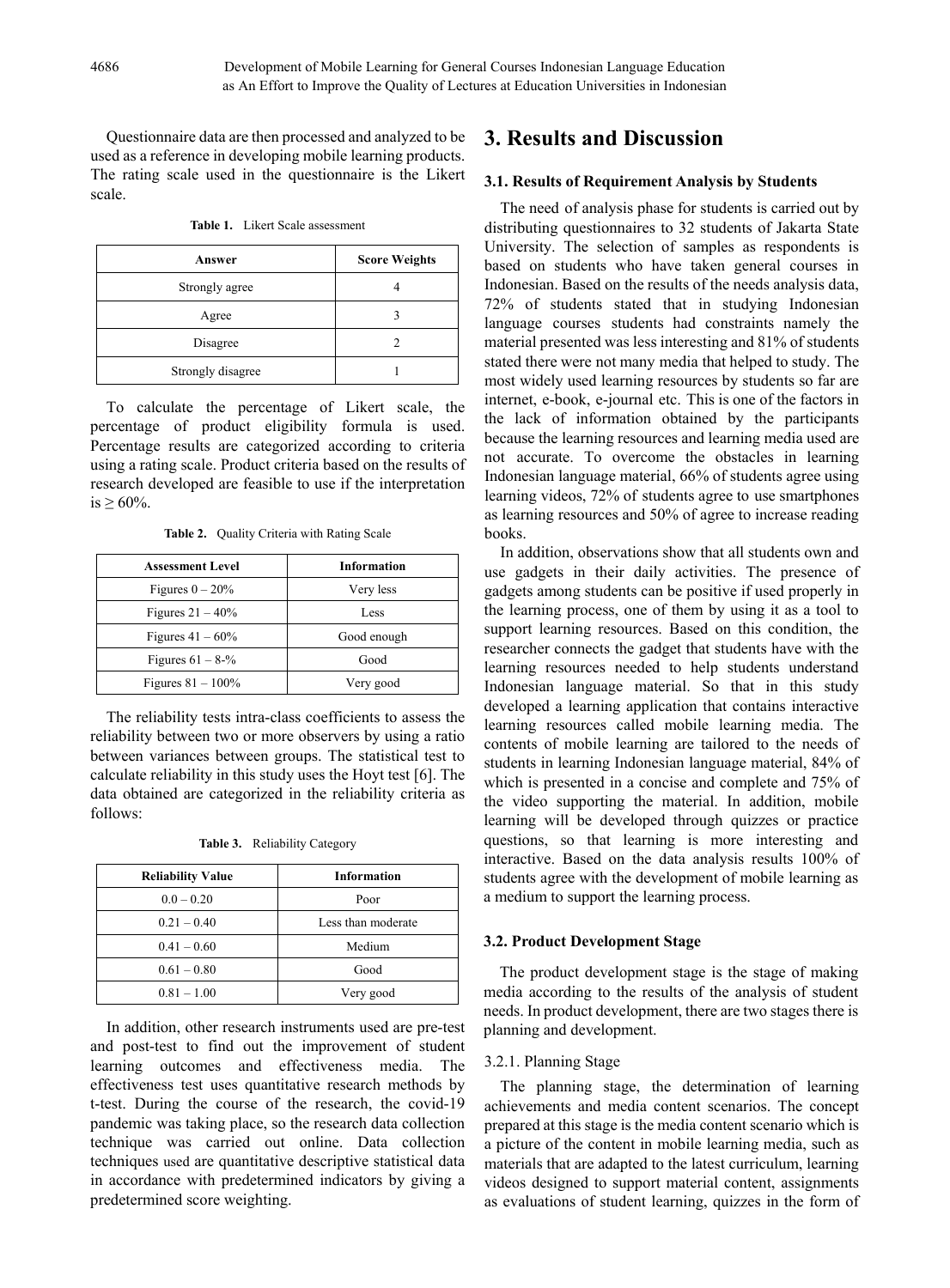drag and drop games which can be used by users to play and learn to match several word choices, and practice questions with various difficulty level. At this stage, a story board is created from mobile learning media which is an initial description of the product design that will be developed. By using the story board you will see the flow and direction of mobile learning media systematically. On the story board, you can already see the content's menu and the layout of the content that will be included in the media.

At the planning stage, the selection of software that will be used to develop mobile learning media is also determined. In the development of mobile learning media researchers chose Adobe Flash CS 6 software as the main software processing program and 2-dimensional animation processor, CorelDraw X8 to design content designs from mobile learning media, Microsoft Power Point to design learning videos, Microsoft Word to design content and filmora to edit learning videos and practical videos. The following is a picture of the main software workspace used in developing mobile learning media. (Figure 2)

#### 3.2.2. Development Stage

The media development stage is based on the storyboard that has been designed and the selection of software at the planning stage. The product is generously produced from Adobe Flash CS 6 software with results in the form of apk and swf files. The file names generated from Adobe Flash software are "Indonesian.apk" and "Indonesian.swf". File in the form of an APK can be run through a compatible Android smartphone up to the latest version of the Android system, which is v.9.0 Pie with a file size of 185 MB while the swf file can be used via a laptop. Smartphone can be used only in the form of an android operating system. The resulting application is in the form of landscape with a screen size resolution of 2400x1080 pixels to match the screen size of the current smartphone.

#### **3.3. The Media Trial Stage**

The trial phase is carried out to determine the quality and feasibility of the media when used in the field. At this stage, several trials were carried out including the feasibility test by experts, small-scale trials by students and lecturers and large-scale media trials by students and lecturers.

Validation test by experts includes material and language experts and media experts. The feasibility test by the expert is carried out in order to obtain constructive comments and suggestions for the further development of media from experts in the field of media and material before being tested by the media to the user, namely by students. The following is a discussion of the results of media trials that have been carried out.



**Figure 2**. The main workspace software for Adobe Flash CS 6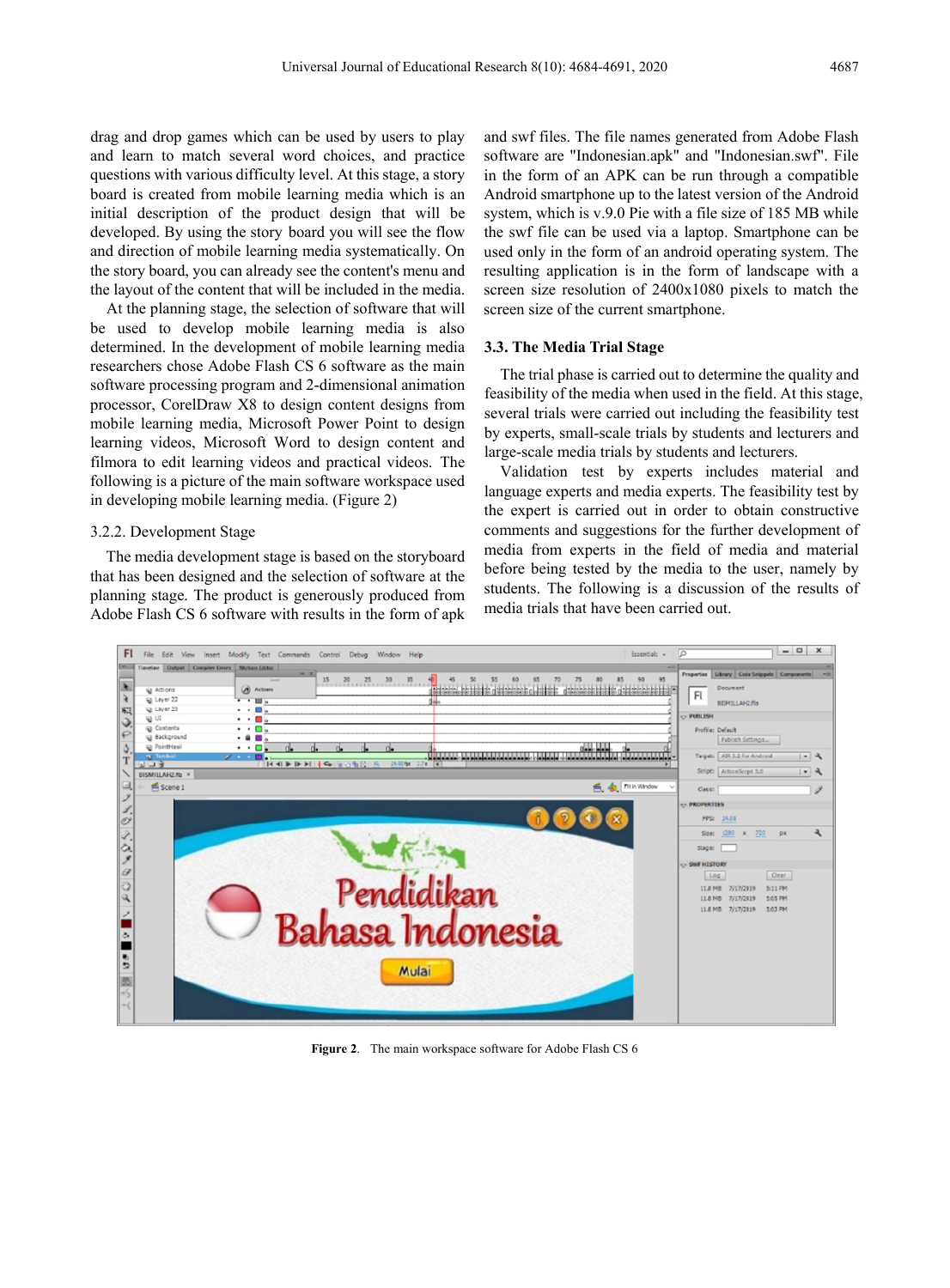## 3.3.1. Validation Test by Media Expert

Validation tests by media experts are carried out to determine the feasibility assessment of mobile learning developed in terms of media components. The feasibility test by the media expert was carried out by one computer science lecturer and two lecturers of FIP UNJ Education Technology. The assessment of the media feasibility test includes two aspects namely, aspects of audio and visual appearance as well as aspects of implementation and software engineering. The instrument used in the assessment of the feasibility of the media was a questionnaire with 15 question items. Based on calculations, a feasibility test was produced by media experts in each aspect as follows:

**Table 1.** Table of Feasibility Test Results by Media Experts

| No                    | Aspect                                     | Average<br>Percentage | Criteria  |
|-----------------------|--------------------------------------------|-----------------------|-----------|
|                       | Audio and visual display                   | 89.39%                | Very good |
| $\overline{c}$        | Implementation and<br>software engineering | 91.67%                | Very good |
| Average Overall Value |                                            | 90.53%                | Very good |

Based on the results of the average percentage of the two aspects above, we obtain the average overall assessment of the media by 90.53%. Then it can be concluded that overall aspects of the media that have been used in mobile learning media meet the "very good" assessment criteria. On the results of the feasibility test by media experts, a reliability test was conducted between the rater using the Hoyt test. The reliability test results in the feasibility test are obtained by media experts who were equal to 0.96. This shows that the consistency of the results of the inter-rater assessment is very good. Audio and visual display in mobile learning media reached very good criteria. While audio and visual word in mobile learning were widely used in video learning. The process of learning through video makes it easy for students to learn, according to [8] learning through video can pause, accelerate and slow down and repeat some important parts essential elements of the video, so students can share at the appropriate speed and can repeat the material they want to know more deeply.

# 3.3.2. Validation Test by Material and Language Experts

Validation tests by material and language experts were carried out to determine the appropriateness assessment of material and language in mobile learning media from material experts, so that the material included in the media is in accordance with the basic competencies, indicators and learning objectives to be achieved by students, and the language used can be easily understood and not cause a double interpretation. The feasibility test of material and language experts was conducted by three Indonesian lecturers. The assessment of the feasibility of the material and language includes three aspects, namely the suitability of the content substance with the competencies that must

be achieved, the material presentation aspect and the language aspect. The assessment of the material and language feasibility test was given in the form of a questionnaire with 14 question items. The results of final assessment by material and language experts can be seen in Table 2.

**Table 2.** Table of Feasibility Test Results by Material Experts

| No.         | Aspect                                                                                             | Average<br>Percentage | Criteria |
|-------------|----------------------------------------------------------------------------------------------------|-----------------------|----------|
|             | The suitability of the substance of<br>the contents with the competencies<br>that must be achieved | 77,08%                | good     |
|             | Presentation of Material                                                                           | 79,17%                | good     |
| $\mathbf 3$ | Language                                                                                           | 75,00%                | good     |
|             | Average Overall Value                                                                              | 77,08%                | good     |

Based on the results of the average percentage of the five aspects above, the overall assessment of material and language is obtained by 75%. This shows that overall the material and language used in the mobile learning media meet the "good" assessment criteria and are suitable for use in the mobile learning media. On the results of the media feasibility test by material and language experts, a reliability test was conducted between rater using the Hoyt test. The reliability test results by material and language experts are equal to 0.9. This shows that the consistency of the results of the evaluation among the rater has good criteria.

### 3.3.3. Small Scale Media Trial by Students

The purpose phase of small-scale media aims to obtain information in the form of suggestions and comments from students as users of media that have been developed before the media were used on a large scale. A small-scale media trial was conducted on 15 economic students who were taking Indonesian Language courses. This media trial was conducted by distributing mobile learning applications that have been developed to the smartphones of every student through the website. Before students open the application, students are required to do a pre-test to find out the student's knowledge before entering the material. The questionnaire given consisted of 11 questions.

Based on small-scale media trials, the following comments and suggestions from students were obtained:

*"The material is concise and clearly not complicated so it makes it easy for us students to understand it. Suggestions for this application are to be more on the level of animation and appearance to make it even more interesting. Thank you"*

# **(Comments and suggestions, Student 2)**

*"The learning media for general Indonesian (general courses) courses is already good, and suggestions for time quizzes should be considered so as not to disadvantage students"*

# **(Comments and suggestions, Student 10)**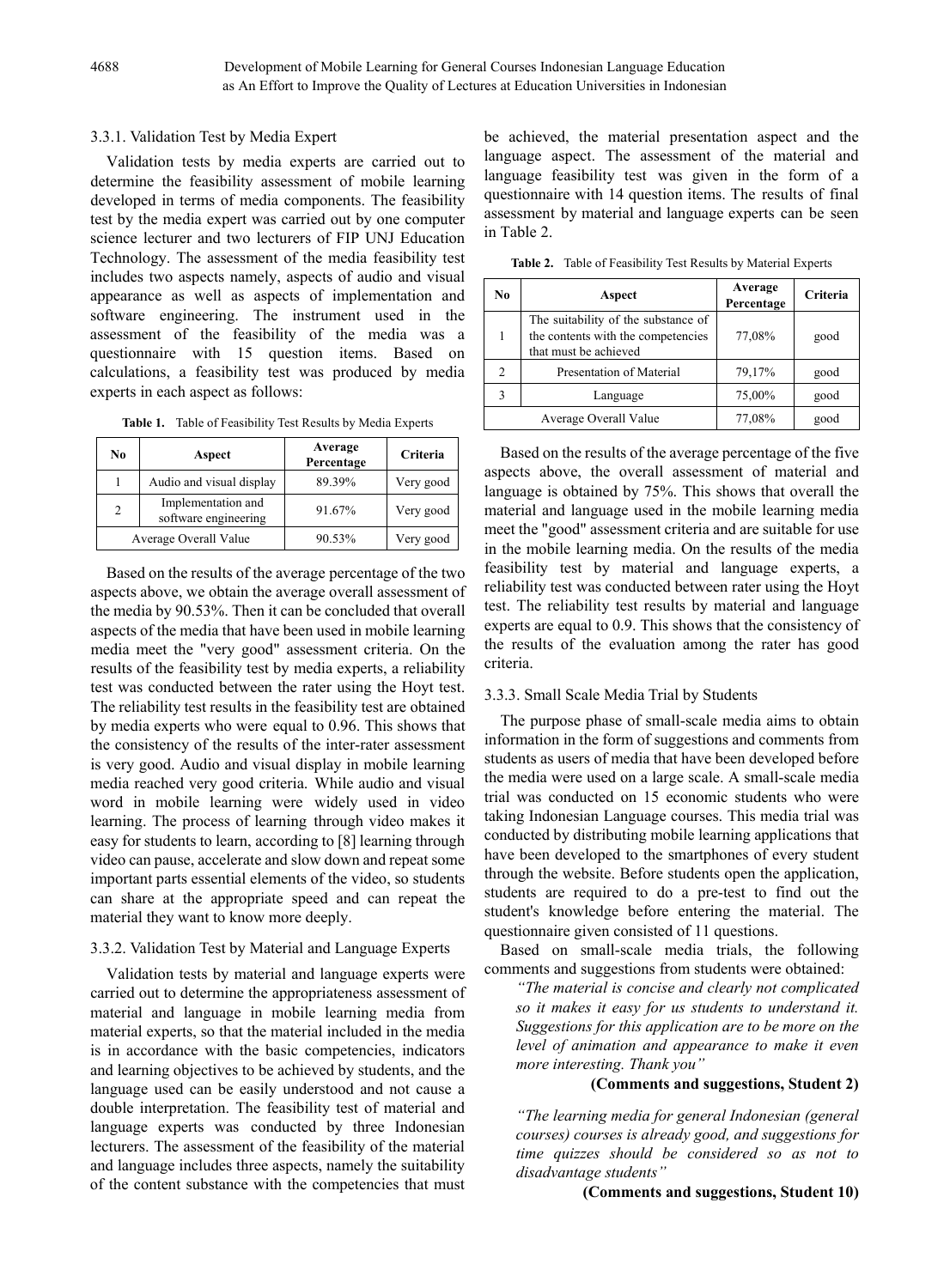Suggestions are given by students on a small scale to add time to the quiz so that the time used is exactly in accordance with the reading time of student questions. The mobile learning media developed made it easy for students to understand the material, this is in line with research conducted by [10] mobile learning is easy to understand because learning by mobile learning also makes students able to learn at their own catching speed.

Evaluation of small-scale media using a questionnaire by students consists of five aspects, they're aspects of material, videos and questions, aspects of language, aspects of audio and visual appearance, aspects of management and aspects of software engineering and aspects of usefulness. Based on calculations, the results of small-scale media trials by students in each aspect are as follows:

| N <sub>0</sub> | Aspect                                       | Average<br>Percentage | Criteria  |  |
|----------------|----------------------------------------------|-----------------------|-----------|--|
|                | Quality of material,<br>videos and questions | 91.7%                 | Very Good |  |
| $\mathfrak{D}$ | Language                                     | 93.3%                 | Very Good |  |
| 3              | Audio and visual<br>display                  | 83.3%                 | Very Good |  |
| 4              | Implementation and<br>software engineering   | 89.2%<br>Very Good    |           |  |
| 5              | Usefulness                                   | 93%                   | Very Good |  |
|                | Average Overall Value                        | 90.2%                 | Very Good |  |

**Table 3***.* Media Trial Results by Small Scale Students

Table 3 shows that the overall average media rating was 90.2% with very good criteria. the aspect which has the highest average feasibility percentage is the language aspect which is 93.3%. In the aspect of language indicators included in the item are about the use of language that is easy to understand. That is, with the greatest percentage of students' opinion that the language used in mobile learning media is easily understood by students as users.

#### 3.3.4. Large Scale Media Trial by Students

Large-scale media trial phase aims to determine the final level of mobile learning media assessment by students on a large scale or broader scope. Respondents with large-scale media trials were more numerous than small-scale media trials with 42 respondents who were students of Jakarta State University. The procedure used to get an assessment from students in the large-scale trial phase is the same as the small-scale trial phase procedure.

*"Mobile learning media Indonesian Language Course, is very helpful in quiz or learning, because it is interesting and easy to understand. The advice hopefully can be developed for iOS users."*

### **(Comments and suggestions, Student 14)**

*"It's good to continue to innovate again and the delivery of the video hopefully can remain interesting"*

**(Comments and suggestions, Student 27)**

Based on the results of student comments and suggestions there are several suggestions for future media development, namely suggestions for incorporating mobile learning applications into the Appstore/ Playstore platform so that they are easy to obtain. With the learning media with mobile learning makes learning for students interesting, and not boring with the learning videos, quizzes and music.

Large-scale media assessment by students using a questionnaire consists of five aspects, namely aspects of material, video and questions, aspects of language, aspects of audio and visual appearance, aspects of software management and engineering and aspects of usefulness. Based on calculations, the results of a large-scale media trial by students in each aspect are as follows:

| No. | Aspect                                       | Average<br>Percentage | Criteria     |  |
|-----|----------------------------------------------|-----------------------|--------------|--|
|     | Quality of material,<br>videos and questions | 93.8%                 | Very<br>Good |  |
| 2   | 95.2%<br>Language                            |                       | Very<br>Good |  |
| 3   | Audio and visual display                     | 91.1%                 | Very<br>Good |  |
| 4   | Implementation and<br>software engineering   | 91.7%                 | Very<br>Good |  |
| 5   | Usefulness                                   | 95.0%                 | Very<br>Good |  |
|     | Average Overall Value                        | 93.4%                 | Very<br>Good |  |

**Table 4.** Media Trial Results by Large-Scale Students

Table 4 shows that in the large-scale trial the percentage rating overall was 93.4% with the "very good" criteria.

The aspect of media assessment which has the highest percentage of assessment in large-scale media trials is the aspect of language and aspect of usefulness that is equal to 95.2% and 95% with very good criteria. Mobile learning in learning has many benefits that are good for student learning, so that mobile learning media are feasible to be a supporting medium for learning Indonesian in and outside the classroom. This is in line with the statement of [7] which states that learning by using mobile learning not only benefits students to learn at any time but also increases interest in learning and the learning process more effectively. Learning designed with mobile learning is more innovative so that it is more easily digested by students and learning is more fun [14].

#### **3.4. Final Product Revision**

The final product revision is the result of the evaluation of media assessment at the large-scale trial phase, so that the developed media can be used optimally and in accordance with the needs of students as mobile learning users. Mobile learning media products that have been refined at the final product revision stage are expected to be useful for students in supporting independent learning and benefits for lecturers as supporting teaching and learning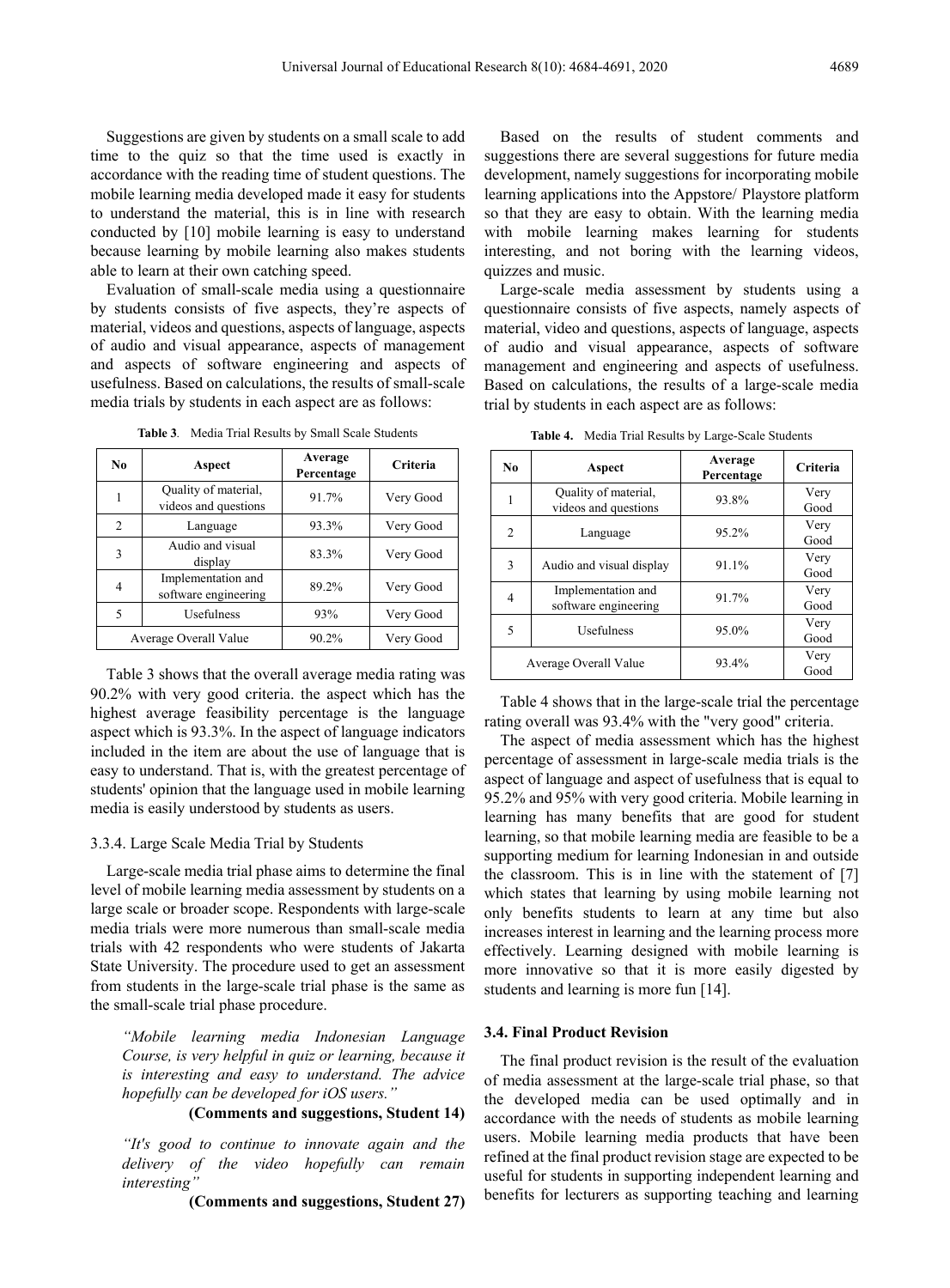resources in the classroom. Following is the display of Indonesian mobile learning media:



**Figure 3.** Initial Display of Indonesian Mobile Learning



**Figure 4.** Initial Display of Indonesian Language Mobile Learning Materials



**Figure 5.** Display of Indonesian Language Mobile Learning Materials

#### **3.5. Media Effectiveness Test**

Media that have been tested on students have been tested for effectiveness to determine an increase in students' cognitive abilities after learning to use mobile learning. Media effectiveness test is done by looking at the n-gain value. Data obtained from the pre-test and post-test instruments, then compared the control class with the experimental class. The average n-gain of the control class was 0.49, which was categorized as an increase in moderate learning outcomes and the experimental class was 0.71, which were categorized as having a high increase in learning outcomes. Besides calculating the n-gain value, homogeneity calculation is also done to find out good data is homogeneous data.

After homogeneity testing, t-test was performed. T test is done to test the hypothesis. The hypothesis used is:

 $H<sub>0</sub>$ : There is no increase in the average test scores of students after using mobile learning.

 $H<sub>1</sub>$ : There is an increase in the average student test scores after using mobile learning.

Based on probability:

 $H_0$  is accepted if significant  $> 0.05$ 

Ho is not accepted if significant  $\leq 0.05$ 

Based on table 5, it is obtained t count  $\gt$  t table at alpha 0.05 is generated, so Ho is rejected. This means that the average value of post-test and pre-test results of the experimental class were significantly higher than the control class. It can be concluded that there was also a significant change in student grades after using mobile learning, this can be seen from the average post-test scores in experimental class are higher than control class. In the experimental class, the average student grade increased from 60,4 to 88,9. Pre-test is given before students do learning, while post-test is given after students do learning using mobile learning. This shows that learning by using mobile learning can improve student learning outcomes. Mobile learning can have a positive effect on learning outcomes [3]. Most students often use smartphones in their daily lives for chatting, browsing etc. The presence of a smartphone for students can have a positive impact on education that is able to use it as a support for learning resources. This is in line with research conducted by [15] learning using technology media has a significant influence on learning. [13] shows that educators need to use mobile learning to support the learning process.

With mobile learning, it makes it easier for students to learn at any time and utilize their free time with learning activities [17] This is also because mobile learning is easier to carry and can be used anywhere [16]. Research was conducted during the covid-19 pandemic, during this period learning must be done with distance learning, it is very clear that the use of mobile learning can be used at this time, by using mobile learning students can learn without the need for lecturers, students can study at home use mobile learning that is equipped with instructions and material that has been included in the media. Mobile learning makes it easy for students to study at the time and place they want. [11] stated that the most dominant use of mobile learning is that it can combine learning in school with learning outside of school electronically.

**Table 5.** T-test Test Results

|                              | Average         |           |        |    |         |         |
|------------------------------|-----------------|-----------|--------|----|---------|---------|
|                              | <b>Pre-test</b> | Post-test | N-gain |    | t-count | t-table |
| <b>Control Class</b>         | 58,6            | 77.7      | 0,49   | 22 |         | 2,02    |
| <b>Experimentation Class</b> | 60,4            | 88.9      | 0.71   | 28 | 2,33    |         |

\*significant 0,05